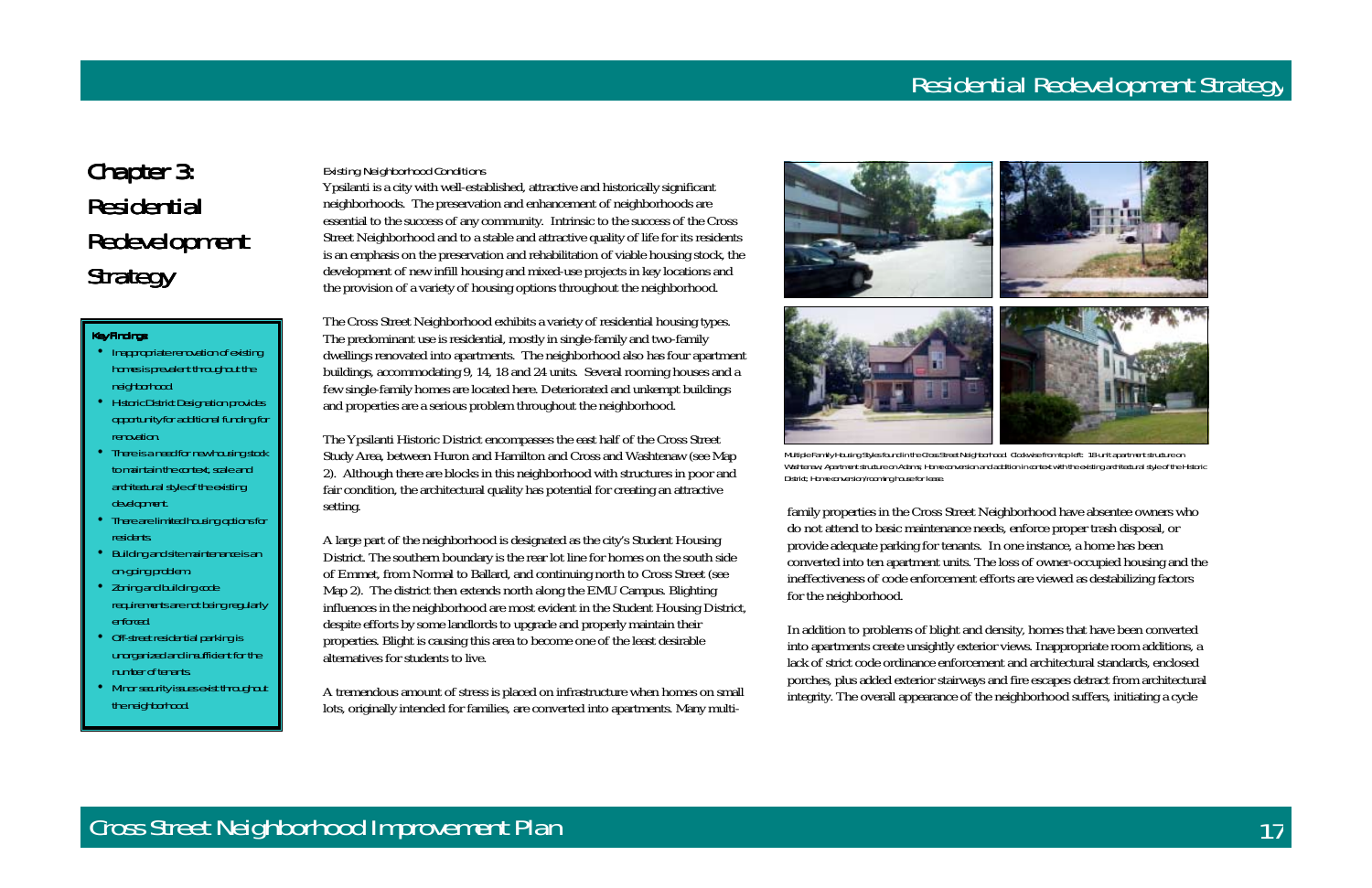#### **Key Findings:**

## City of Ypsilanti

that depreciates property values and discourages quality residential investment. As a result, few housing options exist within the Cross Street Neighborhood.

Apartment conversions and rooming houses lead to demands for more parking spaces that cannot be reasonably accommodated on individual properties. For example, an analysis shows over eighty spaces would be necessary to meet the parking demand for one of the blocks in the study area. Tenants resort to parking vehicles on front lawns, narrow side yards and sidewalks. Landlords create makeshift parking lots that crowd cars into rear yard areas. Poorly maintained drives snake between homes and connect parked cars to the street.

#### Residential Development Strategy

Improvement and rehabilitation of existing homes throughout the neighborhood should be encouraged through strict code enforcement, modifications to

ordinances and design guidelines that monitor and direct the quality of renovations and additions. Once the changes are in place, appropriate reuse and renovation can serve as an effective way to preserve and enhance existing architectural features. Information, seminars and workshops should be provided to assist homeowners with programs that provide incentives such as Historic Tax Credits.

The Archdiocese of Detroit was featured in a recent newspaper article on the intent to curb suburban sprawl and rebuild urban neighborhoods (See Appendix C – Additional Information). This raises the possibility that new town homes could infill the gap created by the large parking area for St. John the Baptist Catholic Church. Redevelopment of the front of this lot would strengthen the character of the neighborhood and contribute to linking the neighborhood to Depot Town. New town homes could provide housing options for senior

- Financial resources and attention are focused on rehabilitation rather than prevention.
- The Perrin Street Police Mini-Station was discontinued, leaving the Cross Street Neighborhood without a strong police presence. Residents indicated that there are occasional disturbances due to student parties and fights.
- Certain areas along the neighborhood are seen as safety and security problems. Certain businesses are perceived as eyesores, as negative to the community or as aiding criminal activity.
- Vacant buildings, including empty houses, are an eyesore and a safety concern.



Clockwise from top left: Rear parking areas often require the removal of the rear yard; Unsightly exterior elements on Cross Street; Excessive parking in residential neighborhood.



Clockwise from top left: Makeshift parking in front yard; Unorganized parking in rear yard; Inappropriate exterior elements; Unenclosed trash storage areas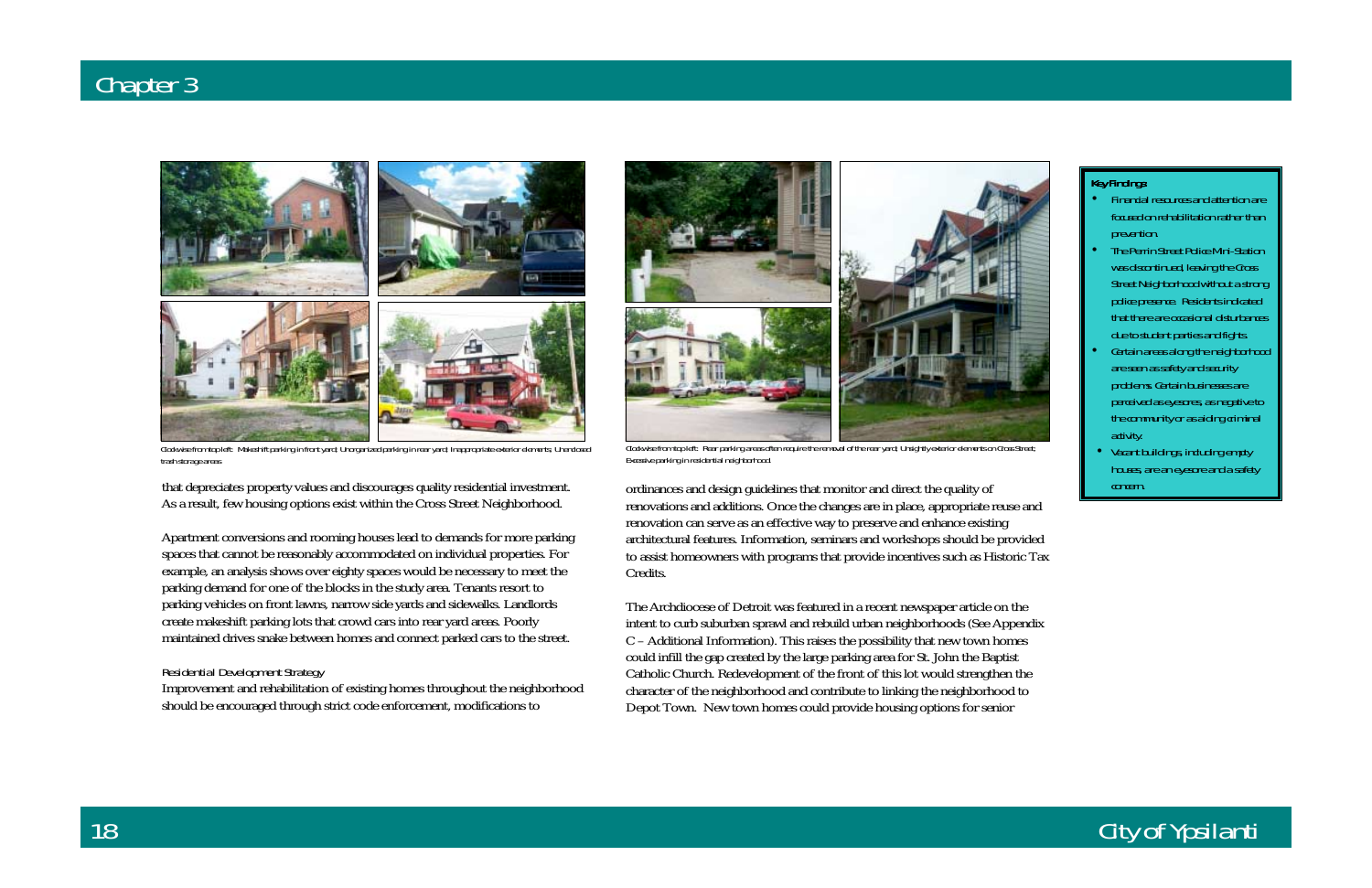parishioners and others. Although it is clear that parking is at a premium, exploring church-sponsored housing on this site could be a viable option in the future.

New infill construction on vacant and underutilized properties would provide competition and alternatives to the existing housing market. Mixed-use buildings with a residential focus are encouraged along Cross Street. New construction should respond to architectural features of the traditional neighborhood setting. Design standards would encourage elements such as appropriate siding materials, window and door treatments, consistent rooflines, and residential landscaping. New construction and reconstruction should complement the scale and existing historic fabric of the neighborhood.

Residential Parking Strategies



otential residential infill construction could occur throughout the neighborhood.

More stringent off-street parking requirements and improved enforcement would assist in enhancing the viability and livability of the neighborhood. The current zoning requirements for the number of parking spaces per unit in a multiple-family structure should be increased to accommodate existing and anticipated student use. Residents and property owners would be required to use only the space behind their homes for parking, and parking on pervious surfaces such as lawn areas would be prohibited. Although existing multiple family structures would be considered non-conforming uses under this zoning amendment, any expansion of these structures, as well as any new developments would be required to provide the increased number of off-street parking spaces. This would help limit the proliferation of the existing residential parking problems in the future. Designating "Permit Only Parking" between 8:00 am





Figure 2: New medium density residential uses can revitalize street frontage along Cross Street frontage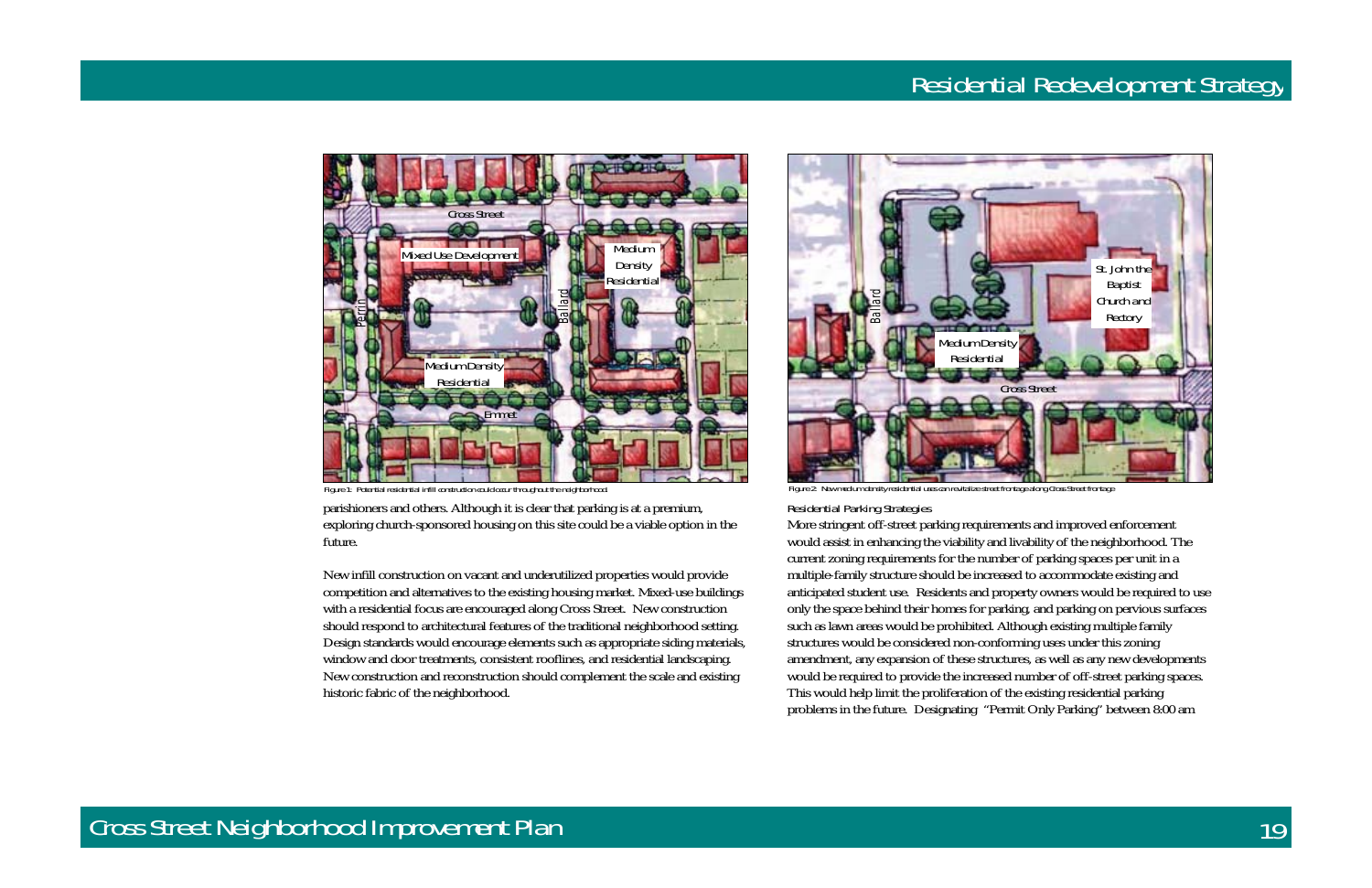### City of Ypsilanti

and 5:00 pm on Emmet, Ballard, Hamilton, Adams, and Washington would also assist in relieving residential parking pressures. These spaces are primarily used by commuter students. Permits would be available through the City on a first come, first serve basis to Cross Street Neighborhood residents for a nominal fee. A limited number would be available for students for a larger fee. The permits would be distributed on a yearly basis. Once the permits allocated for one year are exhausted, applicants are put on a waiting list. If a permit program cannot be implemented immediately, the City should consider requiring a time limit on parking during the day. Whether the City requires permits or requires time limits, it is of utmost importance that either program be strictly enforced.

It is also critical to improve the aesthetics and circulation within the alleys and rear yards that are used for parking. It is not unusual for one leasing company to control several homes in a row, or for a few owners to control an entire block. As redevelopment occurs, property owners should be encouraged to work together and organize the back areas of the properties into shared parking lots, possibly through easement and maintenance agreements. The efficiency of consolidating parking into lots would increase the number of spaces available to tenants. The lots would reflect standards for paving, landscaping, a trash pickup station, and lighting to provide a sense of security to residents. Parking permits would control use. The lots would be accessed from alleys or side streets, eliminating the problem of multiple curb cuts on residential streets or arterials.



Figure 3: Consolidated parking lots would be paved, landscaped and lighted.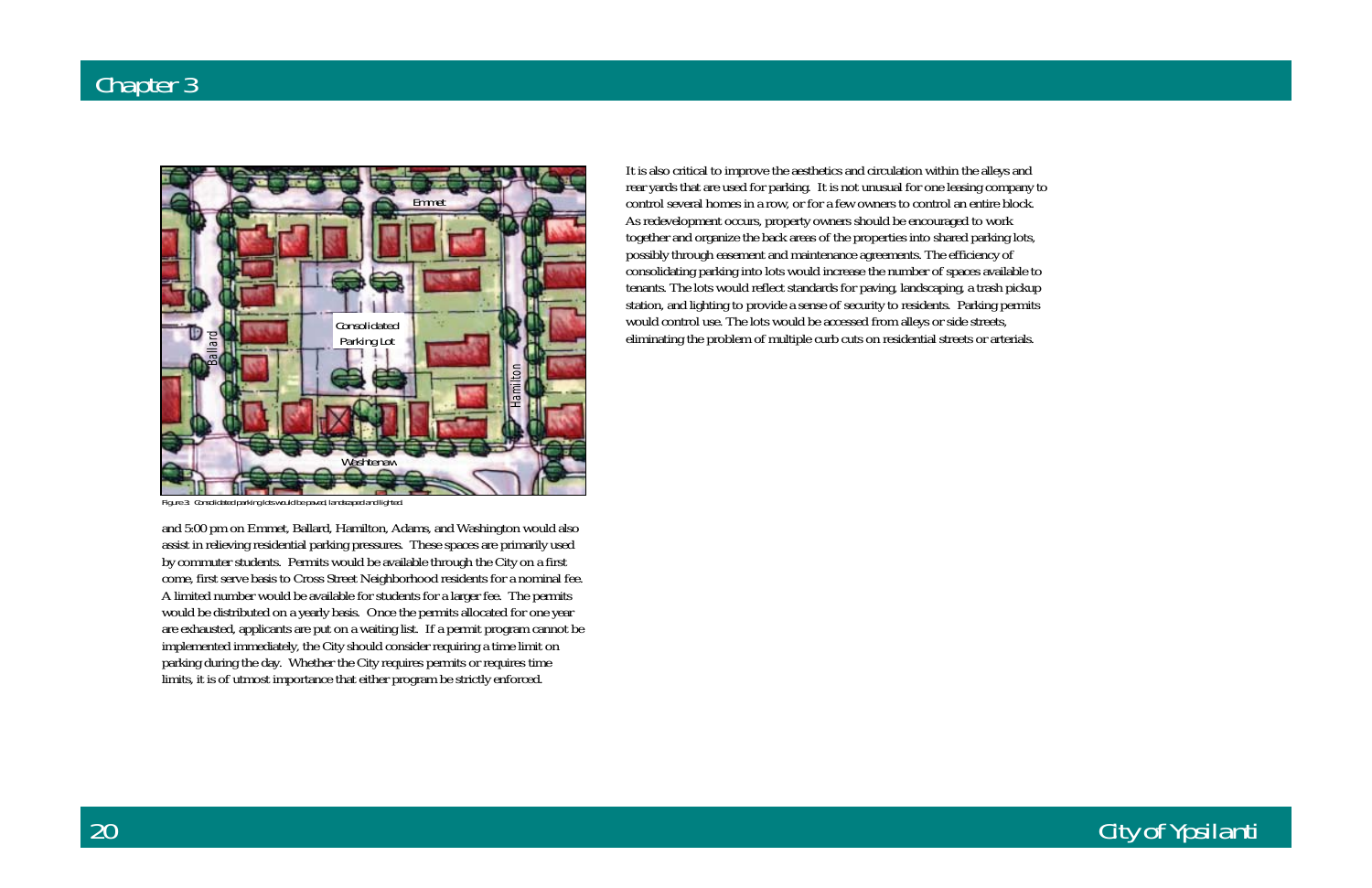#### **Residential Policy Statement:**

Residential Redevelopment Policies, Goals and Objectives

The policies, goals and actions make a statement of the desires, values and direction of the community, reflecting the neighborhood's social and aesthetic values. The following goals and objectives set the framework on which future development decisions should be made.

#### **Goal 1:**

### *Develop a cohesive neighborhood by facilitating rehabilitation of existing homes, encouraging the construction of new housing, promoting the development of public improvements and open space and increasing neighborhood pride.*

#### **Short Term Actions:**

- Identify sites and structures that should be removed and/or demolished.
- Identify preferred housing types for noted infill redevelopment locations.
- Develop comprehensive detailed engineering plans addressing public improvements (street lights, open space, sidewalks, and street furniture), homes in need of improvements, and vacant lots for new housing construction.
- The City, EMU and the DTDDA should jointly build strong partnerships with developers, community-based organizations and non-profit groups to develop programs dedicated to home ownership and improvement assistance.
- Promote the organization of a neighborhood association(s) and institute a community meeting bi-annually.
- EMU, City and residential property owners should partner on establishing additional residential housing programs whereby, faculty is encouraged to purchase homes in the neighborhood.
- Develop a "Handbook of Resident Services" which would cover a wide range of concerns that citizens may have. Each entry or concern listed would include a brief description of the procedure citizens should follow, and the action that will be taken by the city. Each entry would include the appropriate department to contact and the department telephone

number. Additionally, the names and phone numbers of various government and social service agencies would be included at the end of the "Handbook for Resident Services".

#### **Long Term Actions:**

- Implement a street and tree maintenance program to improve the pedestrian experience throughout the neighborhood.
- Develop additional open space on EMU's campus for use by students and Cross Street residents.
- Promote the virtues of residing in the improved Cross Street Neighborhood to realty boards, realtors and developers.

#### **Goal 2:**

#### *Maintain and upgrade current housing stock.*  **Short Term Actions:**

- Develop a targeted enforcement program to enforce building and property maintenance codes.
- Work with Washtenaw County, the State, the Federal government, local financial institutions and non-profit organizations to develop financialassistance and incentive programs for home rehabilitation.
- Properly seal abandoned homes as an immediate safety solution. The City should consider amending the ordinance so that homes are removed or rehabilitated as quickly as possible, or within a specified time frame.

#### **Goal 3:**

### *Preserve and enhance the existing historic district and ensure new residential projects preserve the contextual character of the neighborhood.*

#### **Short Term Actions:**

- Formulate and adopt design guidelines for both renovation and new construction.
- Review and amend the Zoning Ordinance to incorporate regulations to ensure compatibility with the vision for the neighborhood.



Revitalize the Cross Street Neighborhood through the stabilization and diversification of housing stock, thus raising the quality of existing homes, broadening the target market, expanding home ownership opportunities and increasing resident pride in their neighborhood.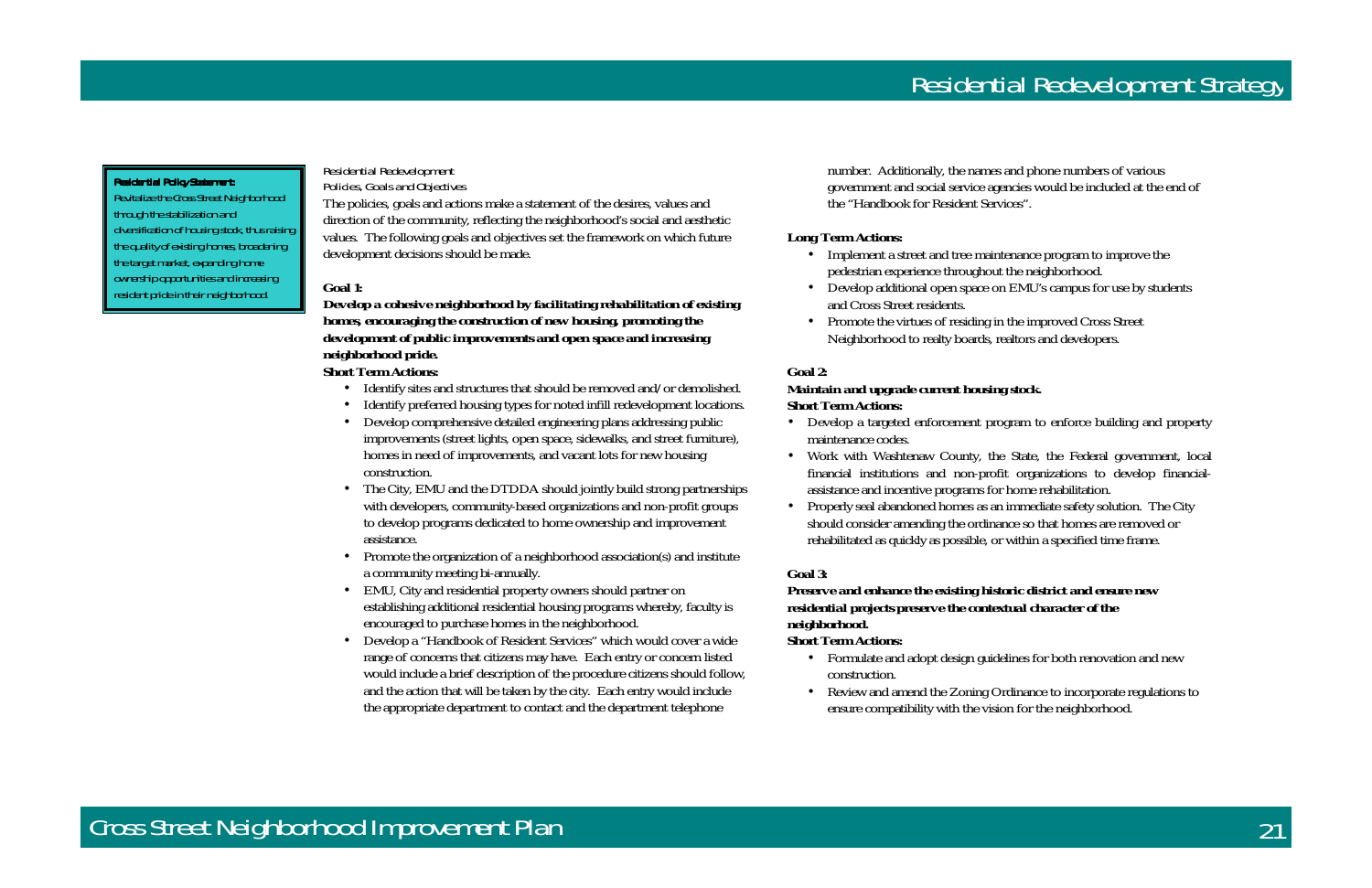## City of Ypsilanti

- Prepare self-guided walking tour pamphlets listing all the historic sites within the historic district.
- Educate residents and businesses on the economic benefits of historic preservation and promote the use of historic preservation tax credits for eligible properties.
- Publicly recognize those residents that renovate buildings in accordance with design guidelines (thank you ads or editorials in local papers and newsletters; an annual design award program for Cross Street Neighborhood residents).

• Pursue funding sources to provide assistance in preserving existing structures, whereby property owners submit an application to receive funding to renovate and upgrade their building in accordance with the design guidelines.

#### **Long Term Actions:**

#### **Goal 4:**

#### *Improve residential parking throughout the neighborhood.*  **Short Term Actions:**

- Explore residential parking permit options.
- Assist in strategizing with residential property owners to introduce a common off-street parking lot in the rear yard of select residential blocks.
- Explore parking layout/design opportunities.
- Encourage the use of commuter parking facilities for staff and students to minimize the impact of student parking on Cross Street.
- Limit allowable parking for tenants.
- Develop a reciprocal agreement with Eastern Michigan University whereby grades will not be released unless parking fines are paid.
- Implement a "Permit only" parking policy on Emmet, Ballard, Hamilton, Adams and Washington.

#### **Long Term Actions:**

• Adopt design standards for shared off-street parking lots.

• Work with property owners to implement a prototype consolidated parking lot.

#### **Goal 5:**

#### *Minimize crime related concerns.***Short Term Action:**

- Require all new development and redevelopment projects to follow "Crime Prevention through Environmental Design" (CPTED) principles.
- Enforce compliance with current zoning laws and building codes regularly.
- Conduct curfew sweeps of areas where there are problems with persons loitering during late hours.
- Advertise and promote involvement in Crime Watch and Senior Watch.
- Continue and enhance the neighborhood's communication with the Police Department.
- Encourage all multi-family property owners to participate in the Ypsilanti Police Department Crime Free Multi-Housing Program. This program is a partnership between the Ypsilanti Police Department and rental property managers to help tenants, owners and managers keep drugs and illegal activity out of rental properties.
- Identify areas within the neighborhood where inadequate lighting is a concern.
- Seek funding for and install additional pedestrian-oriented street lights along corridors that connect to Downtown and Depot Town.
- Clean existing lights to improve light levels within the neighborhood.
- Install pedestrian lighting at parking lots to provide safe access and egress.
- Remove graffiti promptly.

#### **Long Term Actions:**

• Explore funding options and partnerships to reestablish a Police ministation in or adjacent to the Cross Street Neighborhood.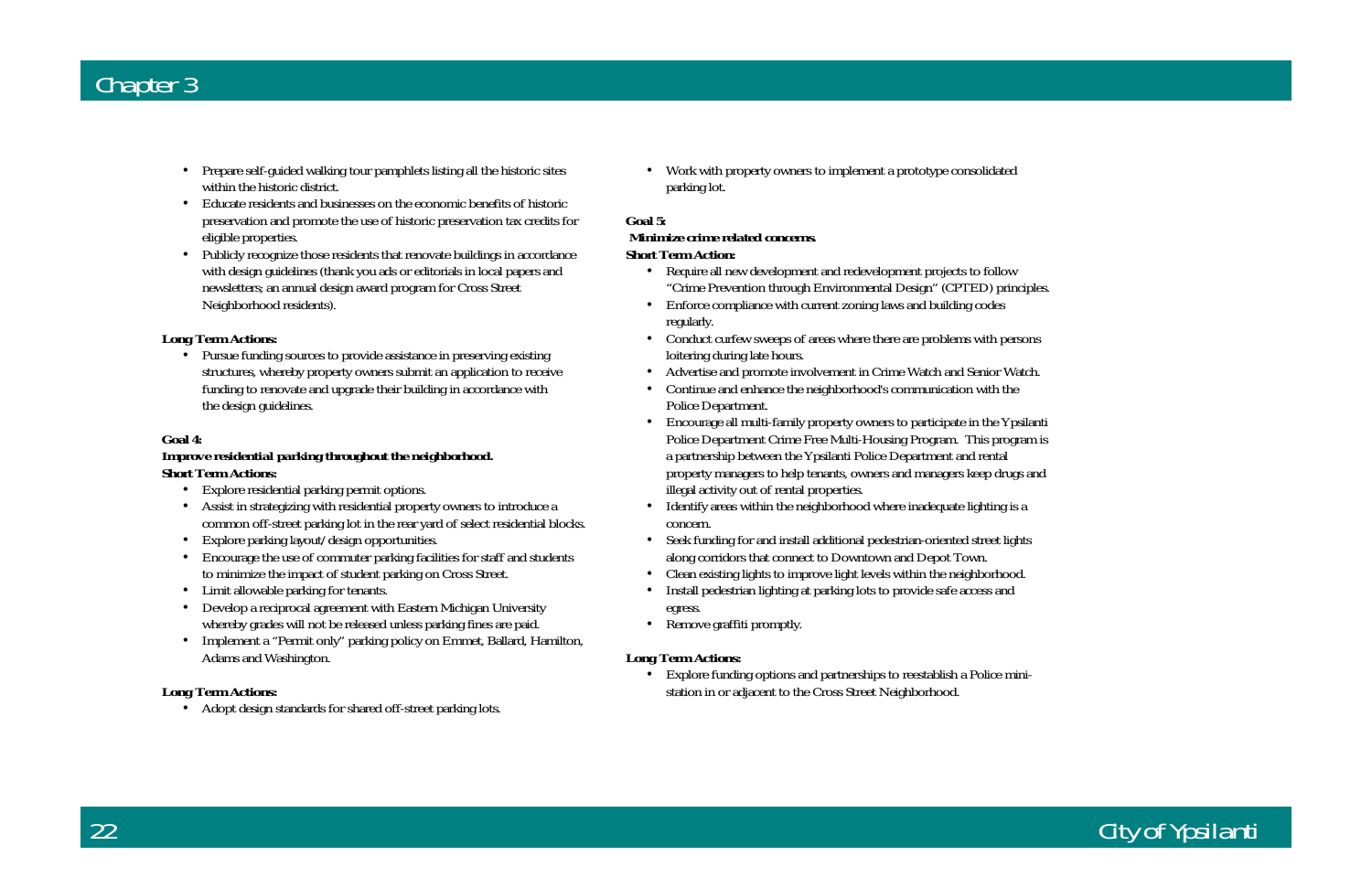

• Seek funding for and install residential neighborhood lights as appropriate and necessary creating pedestrian brightway corridors.

#### **Goal 6:**

#### *Transform Cross Street into a clean, well-maintained neighborhood.*  **Short Term Actions:**

- Work with merchants, EMU and neighborhood residents to organize ongoing neighborhood clean-ups against graffiti, vandalism, illegal dumping and litter.
- Encourage the merchants and residents to keep their properties clean and to maintain their buildings.
- Encourage business and property owner compliance by offering incentives.
- Enforce environmental and safety regulations.

#### **Long Term Action:**

- Require installation and use of trash dumpster enclosures by businesses and haulers.
- Sponsor events that work toward neighborhood improvements, such as a Clean-Sweep Weekend and Paint the Town.